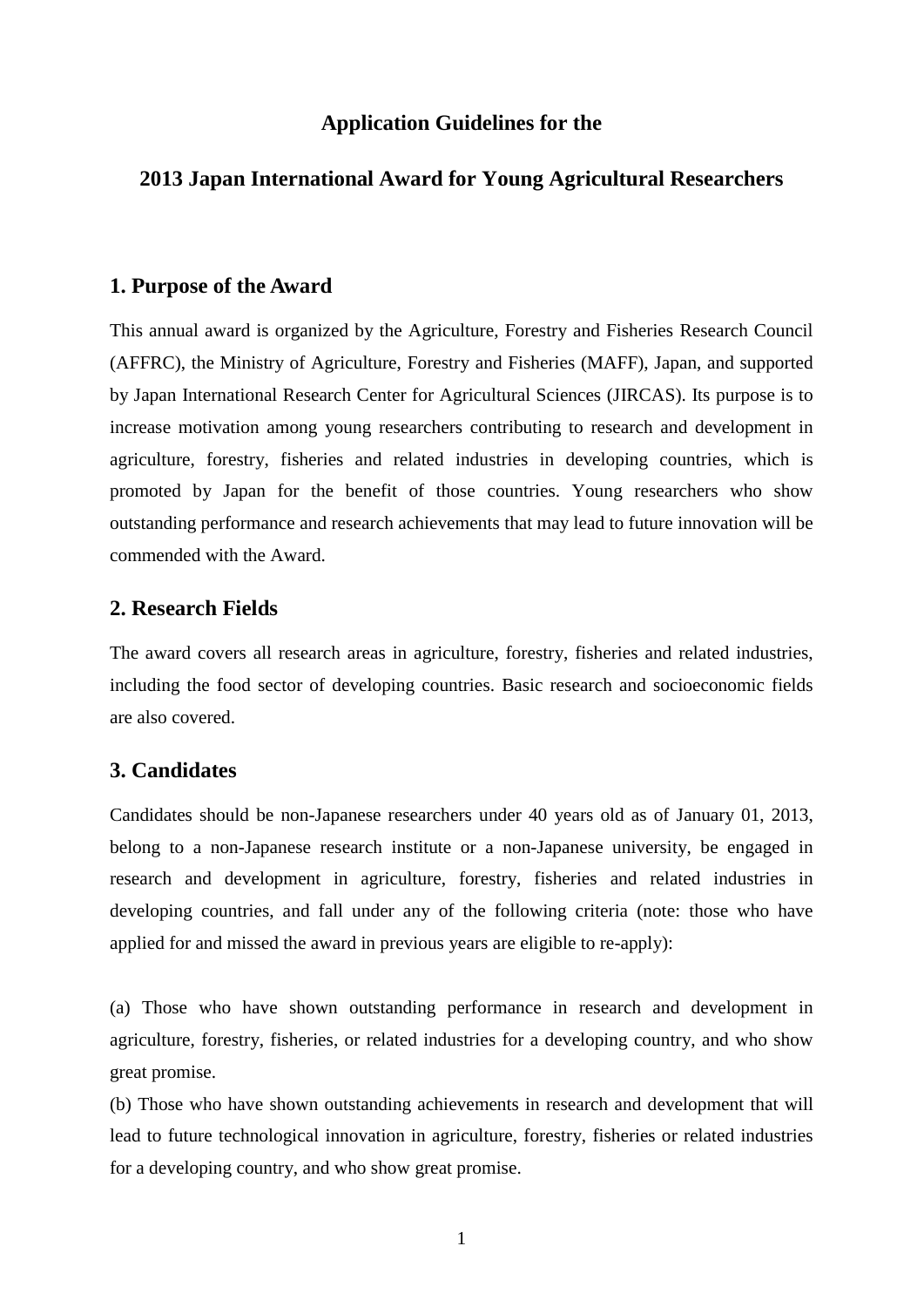The winning candidates must be able to attend the commendation ceremony and deliver a lecture on November 20, 2013.

# **4. Number of Awardees**

Up to three award winners will be named.

# **5. Award**

The award winners will be invited to Japan to receive their awards personally and present their research results and achievements. The winners will be bestowed a testimonial by the Chairman of the AFFRC during the commendation ceremony and will also receive a cash prize of US\$5,000 each from JIRCAS.

# **6. How to apply**

Applications must be prepared according to the "Instructions in the Preparation of Application Forms" and submitted by the recommending institute by post. Moreover, word-processed files of each form must be submitted by the recommending institute via e-mail as they will be used for the preparation of a short-list.

Only one researcher can be recommended from each institute, including its branches.

If an institute recommends two candidates or more, the Secretariat will ask the institute to choose one. If the institute does not respond by the due date, all applications from that institute will be excluded.

The application must include supporting materials that substantiate the candidate's achievements, such as the applicant's most important research papers (three items), technical handbooks, patent applications or utility models, newspaper articles etc., and the entire publication list directly related to the applicant's research.

Applications that are insufficient or incorrect will be excluded from the evaluation.

### **7. Determination of Winners**

The award winners will be decided from among the final applicants by the Chairman of AFFRC based on the outcome of evaluation and selection carried out by the Selection Committee.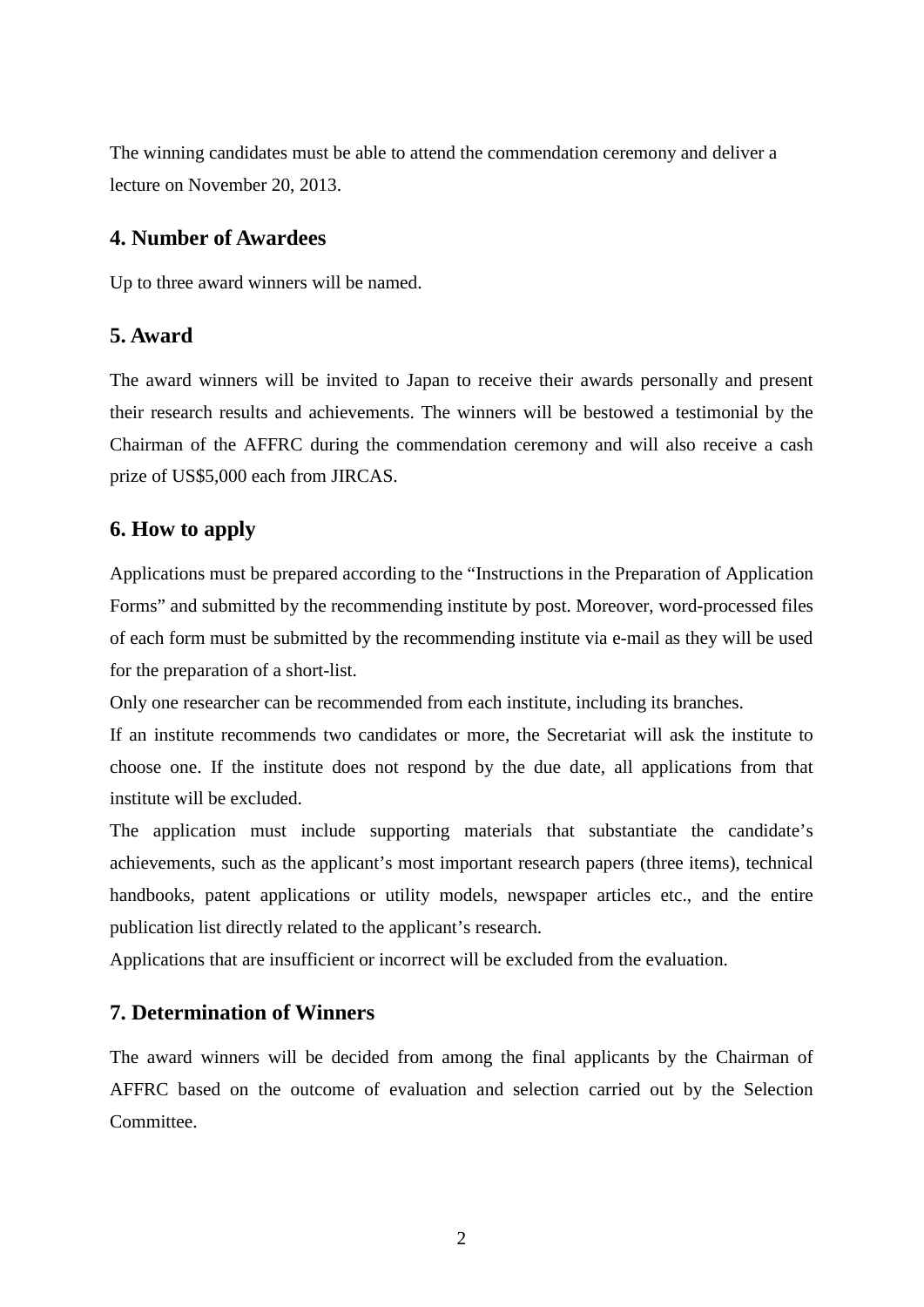# **8. Criteria for Selection**

The Selection Committee will give consideration to the following perspectives in evaluating and judging the applicants' performance and research achievements for this award: The research and development have shown abundant originality.

Achievements in the research and development have been objectively evaluated, e.g., by being published in academic or technical journals.

The research and development have provided consideration for the development of agriculture, forestry, fisheries or related industries in developing countries in terms of dissemination and commercialization.

The research and development have shown potential for great development and for leading to future technological and methodological innovations, even when it might not be fully completed or not diffused enough at the present time.

# **9. Evaluation Items**

The Selection Committee will evaluate the following four aspects of the applicants' work and will add general remarks which include their future potential.

### **(a) Evaluation Aspects and Rating (total of 20 points)**

Originality (**5 points**): The research and development have shown originality and uniqueness. In addition to research papers, other achievements such as patent applications will also be given due consideration.

Level of research and development (**5 points**): Achievements in the research and development have been objectively evaluated, e.g., by being published in academic or technical journals. Dissemination and practicability (**5 points**): The research has been conducted from the start with the intention of future dissemination and commercialization, in liaison with interested parties (e.g. conducting experimental studies, being given evaluation by actual beneficiaries). Future potential (**5 points**): The research and development have shown potential for significant development and for leading towards future technological and methodological innovations, and are currently at a basic stage of research for future commercialization.

### **(b) Other Considerations**

In the case of collaborative research results, the candidate's contribution to the research will be evaluated in relation to that of the other collaborators.

Research results created through business activities will also be properly evaluated as long as